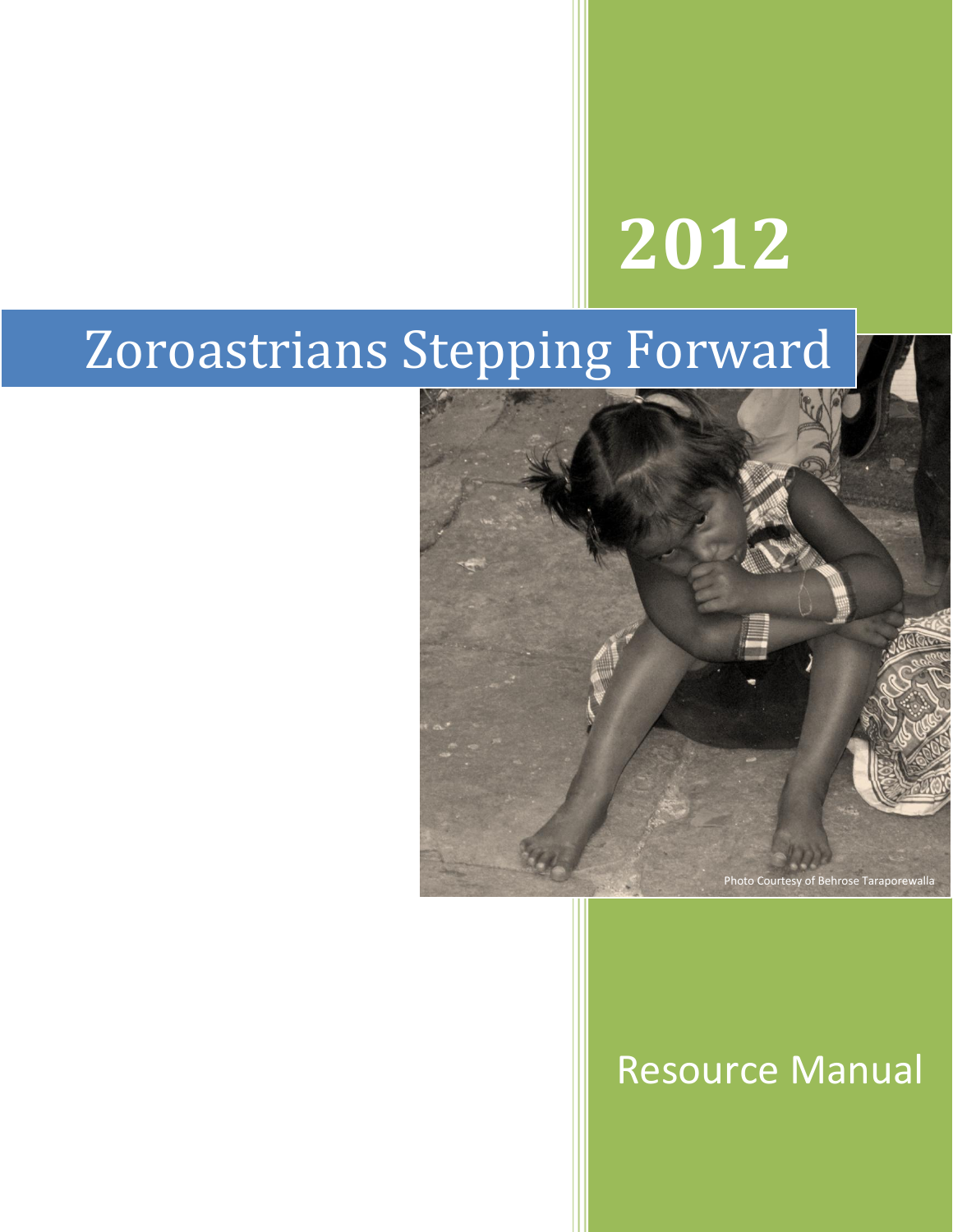## Table of Contents

| WELCOME LETTER                         | 3                       |
|----------------------------------------|-------------------------|
| <b>WHAT'S INCLUDED IN THIS PACKET?</b> | $\overline{\mathbf{4}}$ |
| CONTACT INFORMATION                    | $\overline{\mathbf{4}}$ |
| WHAT CAN BE COLLECTED                  | 5                       |
| KICKOFF PARTY IDEAS                    | 5                       |
| REQUIRED MATERIALS                     | 6                       |
| HUMANITARIAN HIGHLIGHT                 | 6                       |
| REMOTE AREAS                           | 6                       |
| CHECKLIST                              | $\overline{7}$          |
| <b>RESOURCES</b>                       | 8                       |
| SHOE DRIVE FOR NEW SHOES               | 13                      |
| MONETARY DONATIONS                     | 14                      |
| DATA COLLECTION                        | 15                      |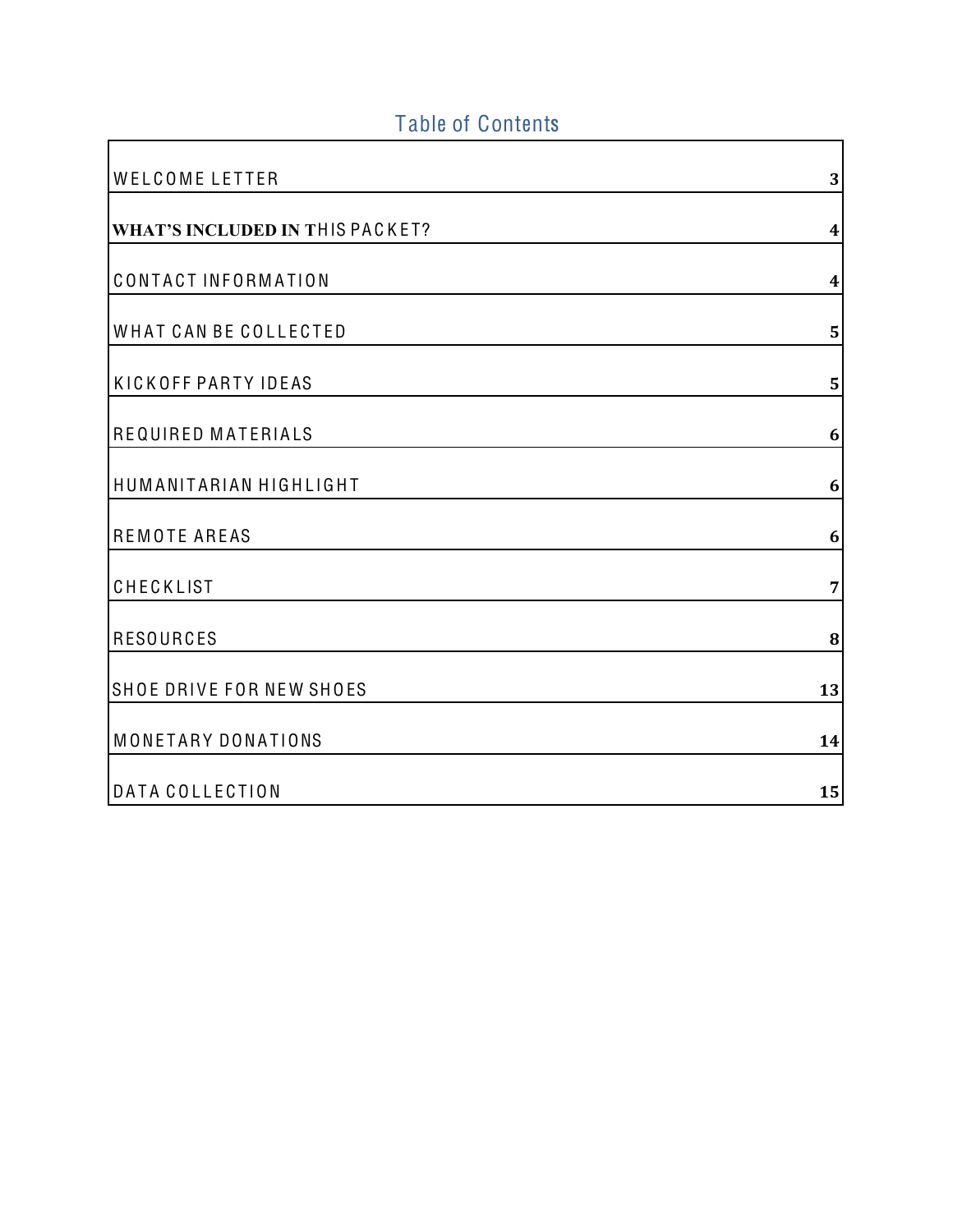#### <span id="page-2-0"></span>Welcome Letter

Dear Fellow Zarathushtis,

The Zoroastrians Stepping Forward (ZSF) initiative was born from a NextGenNow (NGN) session at the Fifth World Zoroastrian Youth Congress in Vancouver, Canada (2011). Our goal is to raise awareness for those in need, by focusing on the distribution of shoes. Together, we can make a difference locally by addressing a global cause. Our leadership team, in collaboration with members of the NGN leadership team, is grateful for your time in reviewing our appeal for participation in the *First Annual Zoroastrian* Day of Service.

#### WHY SHOES?

Many of us take shoes for granted. They ease our mobility and act as an accessory. But could you imagine living without them—working on a farm, going to school, or traveling along hot roads? Please join us this year and on the First Annual Zoroastrian Day of Service, to be held on May  $5<sup>th</sup>$ , 2012.

#### WHY YOU?

We are asking for your support in making the Day of Service a success. Organize a day of fun with your community! Collect new or gently used shoes and/or help raise funds, for this important cause. There are many activities you can do, including: a sports day, picnic, silent auction or a community walk.

#### WHAT NEXT?

After collecting the new or gently used shoes, decide on where you can donate locally to make a difference. Choose from *homeless shelters, orphanages, community groups, YMCAs, Amvets, Goodwill,* and those within your Zoroastrian community who may benefit.

We look forward to sending you more details in the coming weeks and months. In the meantime, please feel free to contact us at zoroastrianssteppingforward@gmail.com or 626.378.5564 for more information.

On behalf of the Zoroastrians Stepping Forward and NGN leadership teams, we thank you for your time, interest and consideration. This project means a lot to many of us and we hope it means just as much to you. Let's follow in Zarathushtra's example by taking the first footsteps together with a good thought, a good word and a good deed.

#### *Let's take the first step together!*

Zoroastrians Stepping Forward Leadership Team Behrose Taraporewalla, Los Angeles Farzin Avari, Atlanta Tanya Bharda, Toronto Darius Jamsetjee, Chicago Jerastine Jilla, Dubai Cyrus Pooniwala, Chicago Mantreh Atashband, NGN, Philadelphia Jim Engineer, NGN, Chicago Armaity Homavazir, NGN, Toronto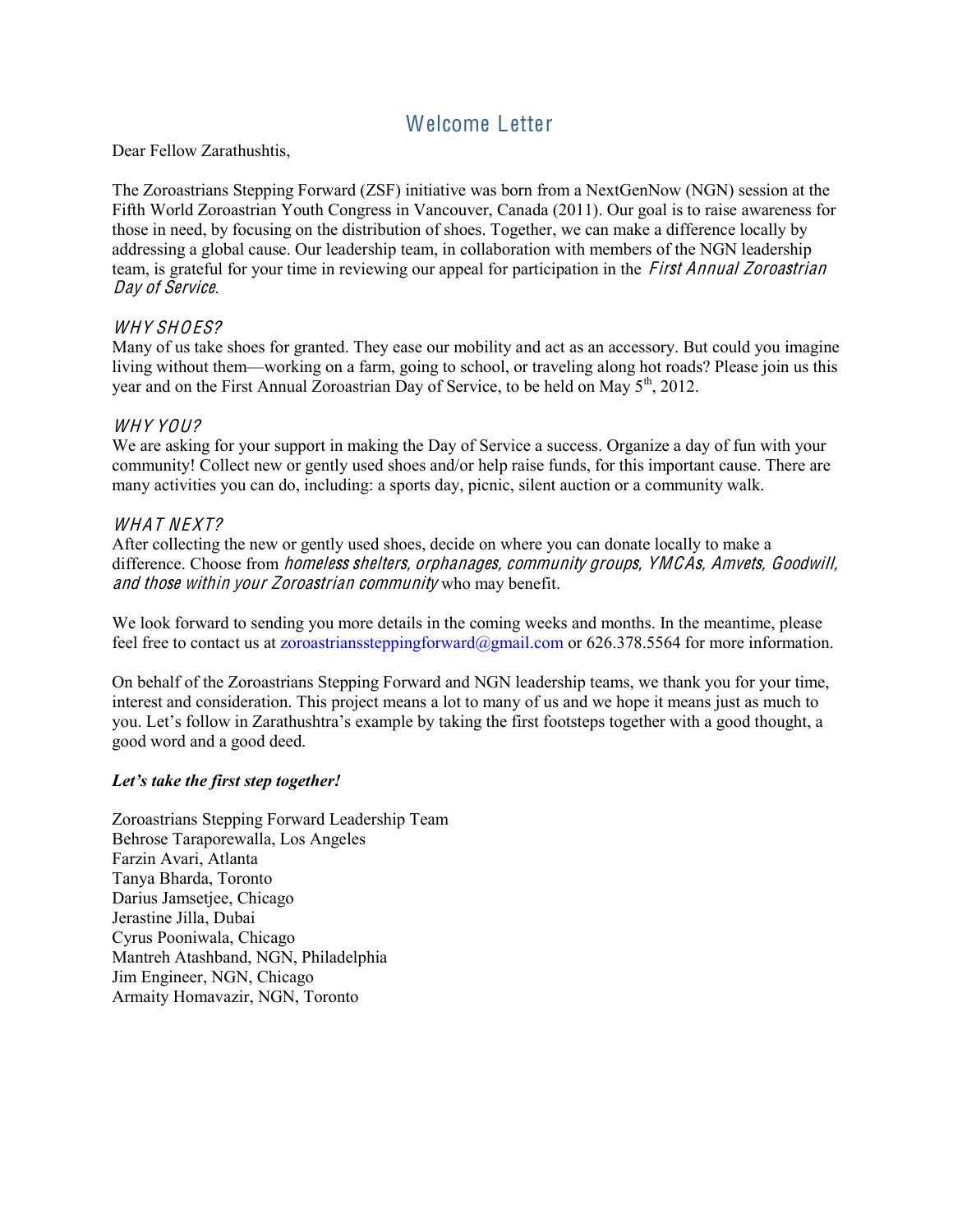#### **What's Included In This Packet?**

<span id="page-3-0"></span>In this packet you will find many helpful resources to aid you in running a successful shoe drive. The following will be included in the pages to come Contact information What can be donated? **Kickoff party ideas Required supplies/materials** Suggested checklist List of organization's around the United States you can donate your shoes to Data Recovery

## Contact Information

<span id="page-3-1"></span>Phone: 626.378.5564 (Behrose Taraporewalla)

Email: [zoroastrianssteppingforward@gmail.com](mailto:zoroastrianssteppingforward@gmail.com)

Zoroastrians Stepping Forward Website: [www.zoroastrianssteppingforward.weebly.com](http://www.zoroastrianssteppingforward.weebly.com/)

NextGenNow Website[: http://www.nextgennow.org/](http://www.nextgennow.org/)

Facebook Community: [www.facebook.com/zoroastrianssteppingforward](http://www.facebook.com/zoroastrianssteppingforward)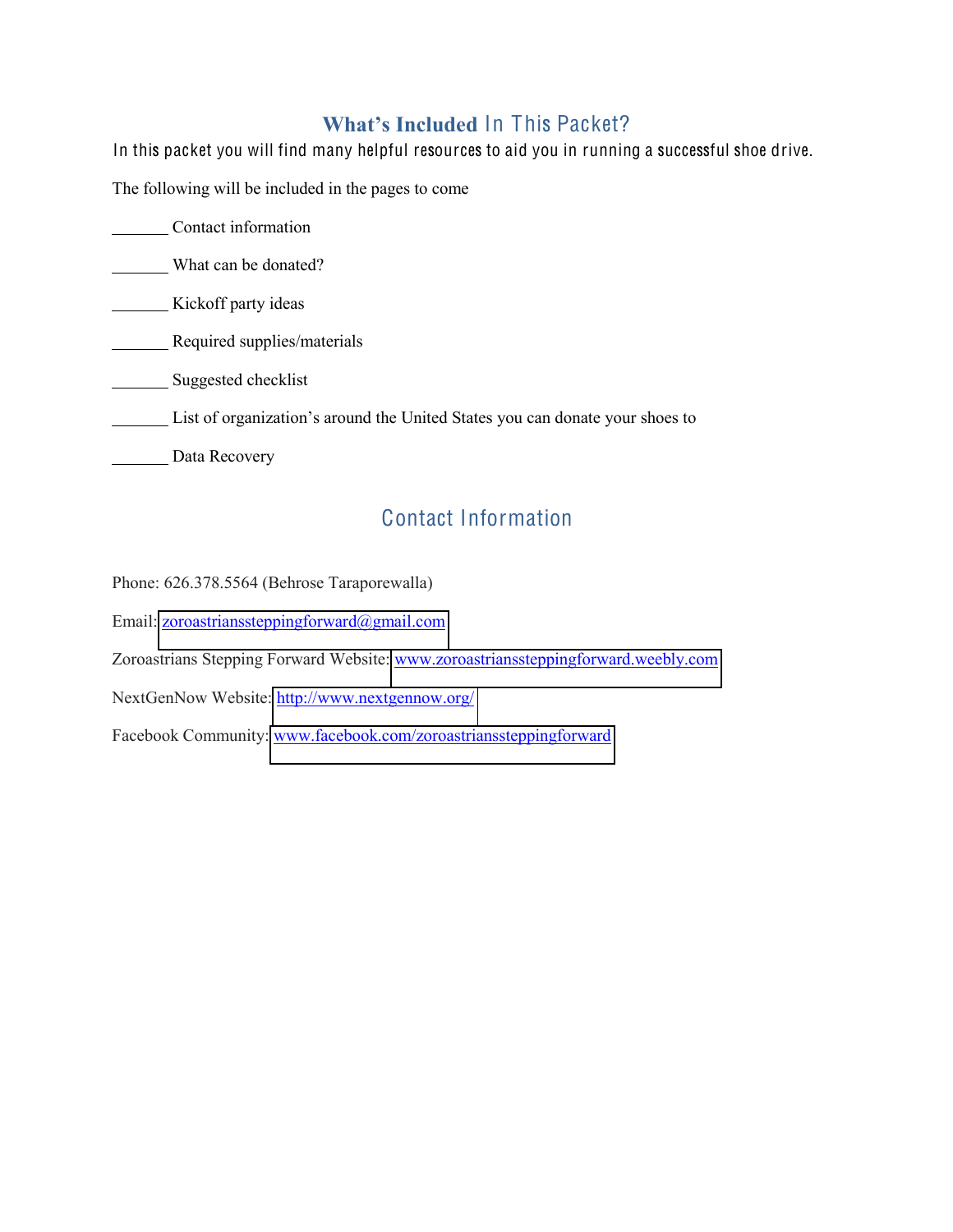### What Can Be Collected

<span id="page-4-0"></span>The type of shoes you collect varies based on your choice of organization to donate to. Some organization only want gym shoes, while others collect all kinds of shoes. Be sure to check with the organization of your choice on what kind of shoes they request to be collected. Organizations also may request new or gently used shoes. We acknowledge that donating shoes may not be the best decision for some, for those individuals we request a monetary donation to the local organization.

#### Kickoff Party Ideas

<span id="page-4-1"></span>The Kickoff Party will set the tone for your shoe drive. Your center may run the shoe drive for one day, or an entire month. It's up to your community to decide on how you want to run it. However, feel free to base your shoe drive off of the ZSF Pilot program, located in Chicago, Illinois. Chicago has already started planning events such as a ski trip, to kick off the shoe drive. Chicago's shoe drive will last for a month; however the duration of the drive is up to you. We request that pictures and the data collection sheet be submitted by June 8<sup>th</sup>, 2012. Listed below are ideas that your center can utilize for the kick-off party. Please keep in mind these are generic ideas and may vary based on your location.

- x Walk/Run
- Picnic or BBQ
- Sports tournaments
- Relay for Life® Style Event
- Competition between youth religion classes
- Walk-A-Thon
- At your event, consider adding a health component, like a blood drive or bone morrow registration drive.
	- Be the Match [https://secure.marrow.org/Get\\_Involved/Grow\\_the\\_Registry/Host\\_a\\_Drive.aspx](https://secure.marrow.org/Get_Involved/Grow_the_Registry/Host_a_Drive.aspx)
	- Red Cross <http://www.redcrossblood.org/hosting-blood-drive>

<span id="page-4-2"></span>Consider: If you have many associations or organizations in your local area, please consider holding your event in collaboration with each other. Pairing up with organizations has endless benefits and encourages the youth to see and feel the UNITY in our COMMUNITY.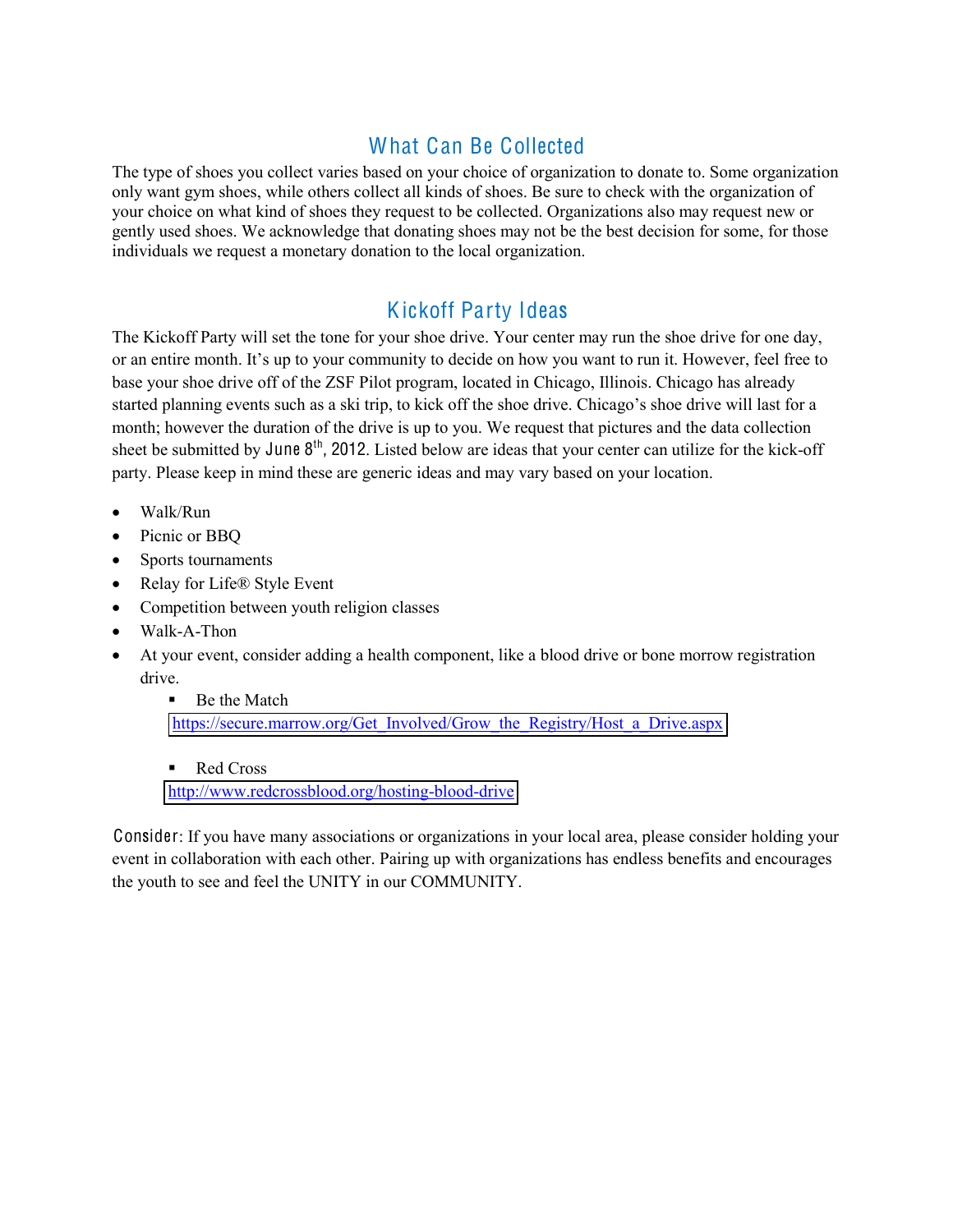#### Required Materials

Some materials are required to run a successful shoe drive.

- Organization you wish to donate to
- Pledge sheet for monetary donations
- Boxes to collect shoes in
- $\bullet$  Location to keep drop box
- Flyers to advertise the event
- Dedicated volunteers
- $\bullet$  Camera
- <span id="page-5-0"></span>• Positive attitude

#### Humanitarian Highlight

In the ZSF project we want to spotlight two members; one of the youth (under 35) and one older (over 35) who display kindness, and empathy to all humans. These people show continuous support and volunteerism for the center and should be honored on the day of your kick-off party. By celebrating the accomplishments of these members, the youth can have role models. These honorees can be recognized at the Navroze function and/or at the kickoff party on May 5, 2012.

#### Remote Areas

<span id="page-5-1"></span>Zoroastrians are all over the world— even in remote areas. We can involve people living in areas that do not have their own local associations by inviting each other to meet up and host a walk or picnic and still donate to a charity locally. A family can host a shoe-giving party and invite their neighbors and friends to join in. If they choose, they can join organized events promoting health and giving.

Some ideas are listed below:

- Service with the Family—Create a small shoe-giving project that will afford disadvantaged children the opportunity to have a new or gently used pair of shoes.
- Forever Friends—Host a 5K walk/run or Walk-a-Thon in your neighborhood that promotes health and giving. At the event accept monetary donations or a collection of new or gently used shoes.
- Monetary Donations—Run/walk in your dreams. Donate collected funds to a local charity.
- Soles for Special Kids—Develop a partnership with a non-profit orphanage, foster or group home, where people can mail donated shoes.
- KNOW-- Zoroastrians Stepping Forward's Leadership team can assist you in these projects. Kindly send us an email.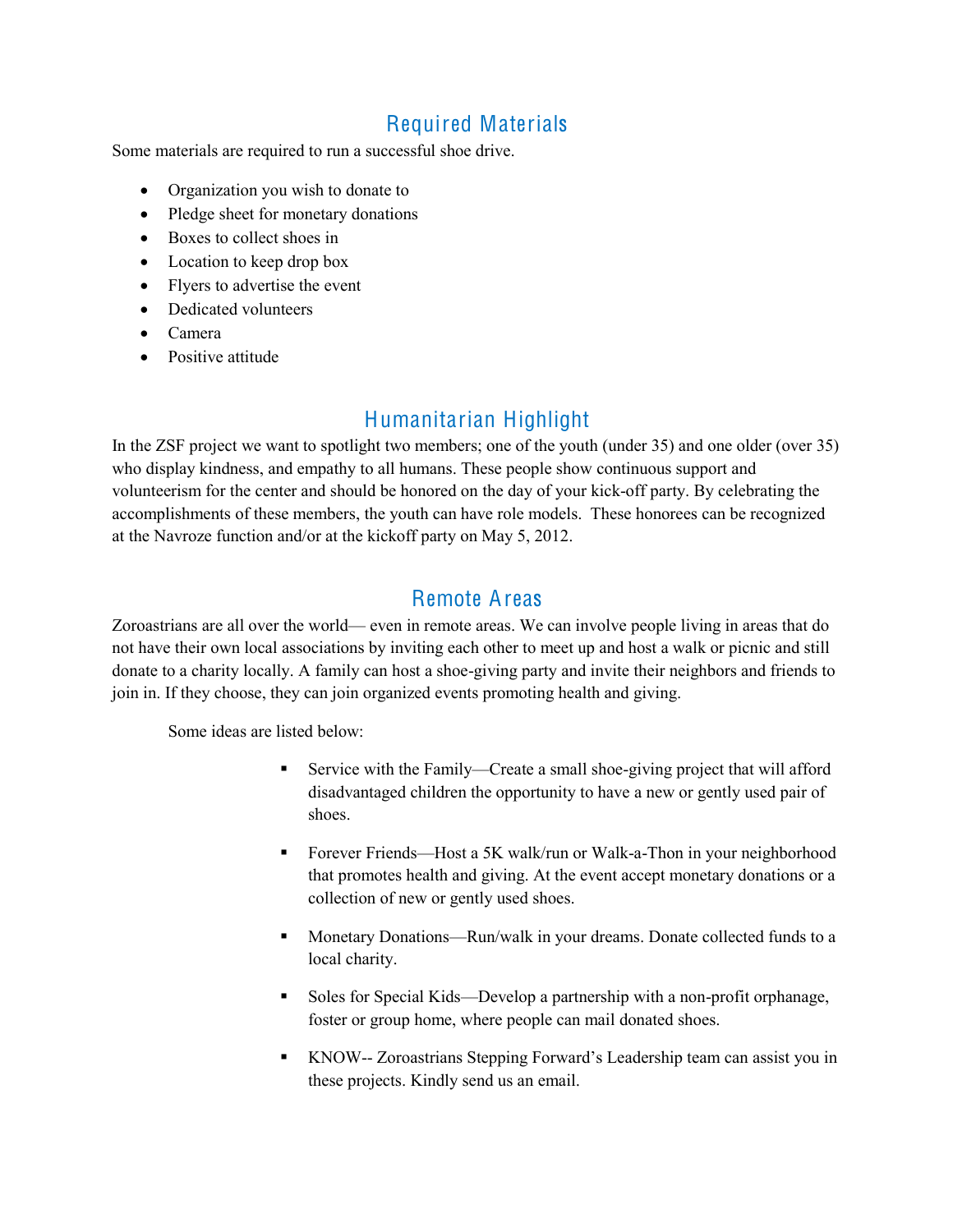#### **Checklist**

<span id="page-6-0"></span>The following are suggested ways to start your shoe drive and fund raising.

Form a group of willing volunteers to plan this fundraising event.

Appoint leaders

Seek out an organization you wish you donate to

Get approval from the organization you wish to help

Brainstorm event ideas to kick off the shoe drive

Plan event

ADV ERT ISE

Get required materials

Run the event!

Take Pictures and send to zoroastrianssteppingforward@gmail.com

Organize shoes by requested categories requested by the donation center (i.e. Men's Gym, Men's Formal, Women's Gym, Women's Formal, and Kids)

Spot Clean/Sanitize shoes

Fill out Data Recovery Sheet

Box shoes and either deliver or have it picked up

Feel amazing about the good deeds you just did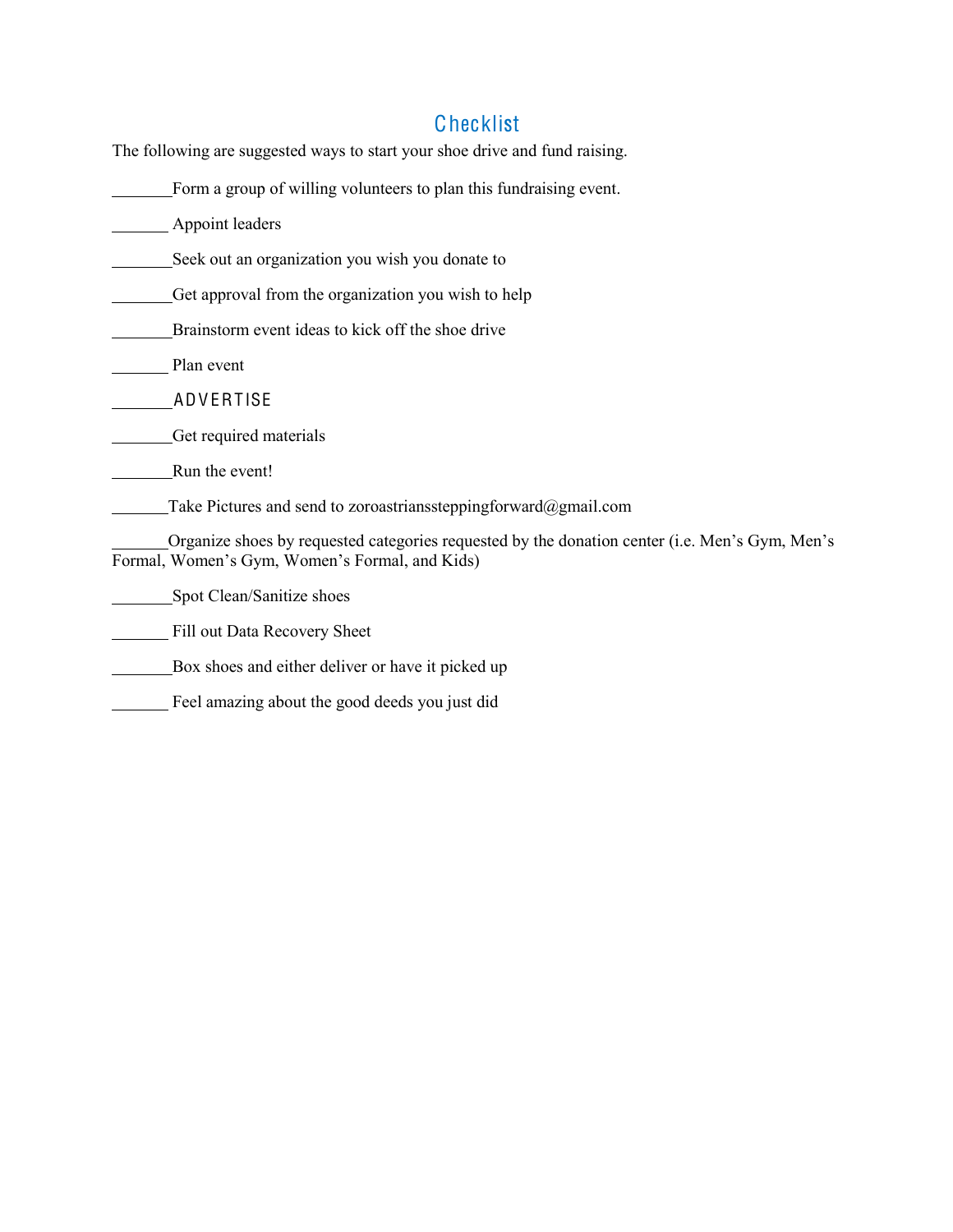#### **Resources**

<span id="page-7-0"></span>Below is just a suggested list of non-profit organizations that collect donations of used shoes, around the United States. While these are a lot of great companies this is not all of them, be sure to look locally (Google® search).

| State       | Organization                          | Website                                                                                 | Phone #      | Email                                              |
|-------------|---------------------------------------|-----------------------------------------------------------------------------------------|--------------|----------------------------------------------------|
|             | Jimmie Hale                           | http://www.jimmiehalemission.com                                                        |              |                                                    |
| Alabama     | Mission                               |                                                                                         | 205.323.5878 |                                                    |
|             |                                       | http://www.brotherbryanmission.com/donations                                            |              |                                                    |
|             | <b>Brother Bryan</b>                  |                                                                                         |              | staff@brotherbryanmission.com                      |
| Alabama     | Mission                               |                                                                                         | 205.322.0092 |                                                    |
| Alabama     | Mission of Hope                       | http://www.missionofhopedora.com/                                                       | 205.647.4766 |                                                    |
|             | Phoenix Rescue                        | http://phoenixrescuemission.org/                                                        |              | $\text{pcarlo}(\text{a})$ phoenixrescuemission.org |
| Arizona     | Mission                               |                                                                                         | 602.346.3344 |                                                    |
|             | The Southern                          |                                                                                         |              |                                                    |
|             | Arizona Children's                    | http://soazadvocacy.org                                                                 |              | ckoch@soazadvocacy.org                             |
| Arizona     | Advocacy Center                       |                                                                                         | 520.243.6420 |                                                    |
| Arizona     | ARR Running-Shoe                      | www.arizonaroadracers.com                                                               | 602.954.8341 |                                                    |
|             | Recycling Program                     |                                                                                         |              |                                                    |
|             |                                       | http://www.helpinghandsnwa.org/donations.htm                                            |              |                                                    |
| Arkansas    | Helping Hands, Inc.                   |                                                                                         | 479.273.2511 |                                                    |
|             |                                       | http://www.arcark.org/                                                                  |              |                                                    |
| Arkansas    | The Arc Arkansas                      |                                                                                         | 501.375.7770 |                                                    |
|             | <b>Big Brothers Big</b>               | http://www.bbbsca.org/donate/clothing-                                                  |              |                                                    |
| Arkansas    | Sisters of Central<br><b>Arkansas</b> | donation-program/                                                                       | 501.374.6661 |                                                    |
|             | Orange County                         | http://www.rescuemission.org/default.aspx                                               |              | dnaccachian@rescuremission.org                     |
| California  | <b>Rescue Mission</b>                 |                                                                                         | 714.247.4300 |                                                    |
|             | Sacred Heart                          | http://www.sacredheartcs.org/                                                           |              | info@sacredheartcs.org                             |
| California  | Community Service                     |                                                                                         | 408.278.2160 |                                                    |
|             | San Diego Rescue                      | http://www.sdrescue.org/                                                                |              |                                                    |
| California  | Mission                               |                                                                                         | 619.819.1793 |                                                    |
| California  | Give Your Soul                        | http://www.giveyoursoul.com                                                             |              |                                                    |
|             |                                       |                                                                                         |              |                                                    |
|             |                                       | http://www.arcthrift.com/feel great.php                                                 |              |                                                    |
| Colorado    | Arc Thrift Stores                     |                                                                                         | 303.322.6476 |                                                    |
|             |                                       |                                                                                         |              |                                                    |
|             |                                       |                                                                                         |              |                                                    |
|             |                                       | http://www.goodwill-colosprings.org/shop-and-<br>donate/donating/find-a-donation-center |              |                                                    |
| Colorado    | Good-will                             |                                                                                         |              |                                                    |
|             |                                       |                                                                                         |              |                                                    |
|             |                                       |                                                                                         |              |                                                    |
|             |                                       | http://www.clothingdonations.org/schedule-a-                                            |              |                                                    |
| Colorado    | Vietnam Veterans<br>of America        | pick-up-by-state/donate-clothes-in-colorado/                                            | 888.518.Vets |                                                    |
|             |                                       |                                                                                         |              |                                                    |
|             | Vietnam Veterans                      | http://www.clothingdonations.org/schedule-a-<br>pick-up/                                |              |                                                    |
| Connecticut | of America                            |                                                                                         | 888.518.Vets |                                                    |
|             | Big Sisters of                        | http://www.bbbsos.org/donate_clothing.html                                              |              |                                                    |
| Connecticut | Rhode Island                          |                                                                                         | 401.921.2434 |                                                    |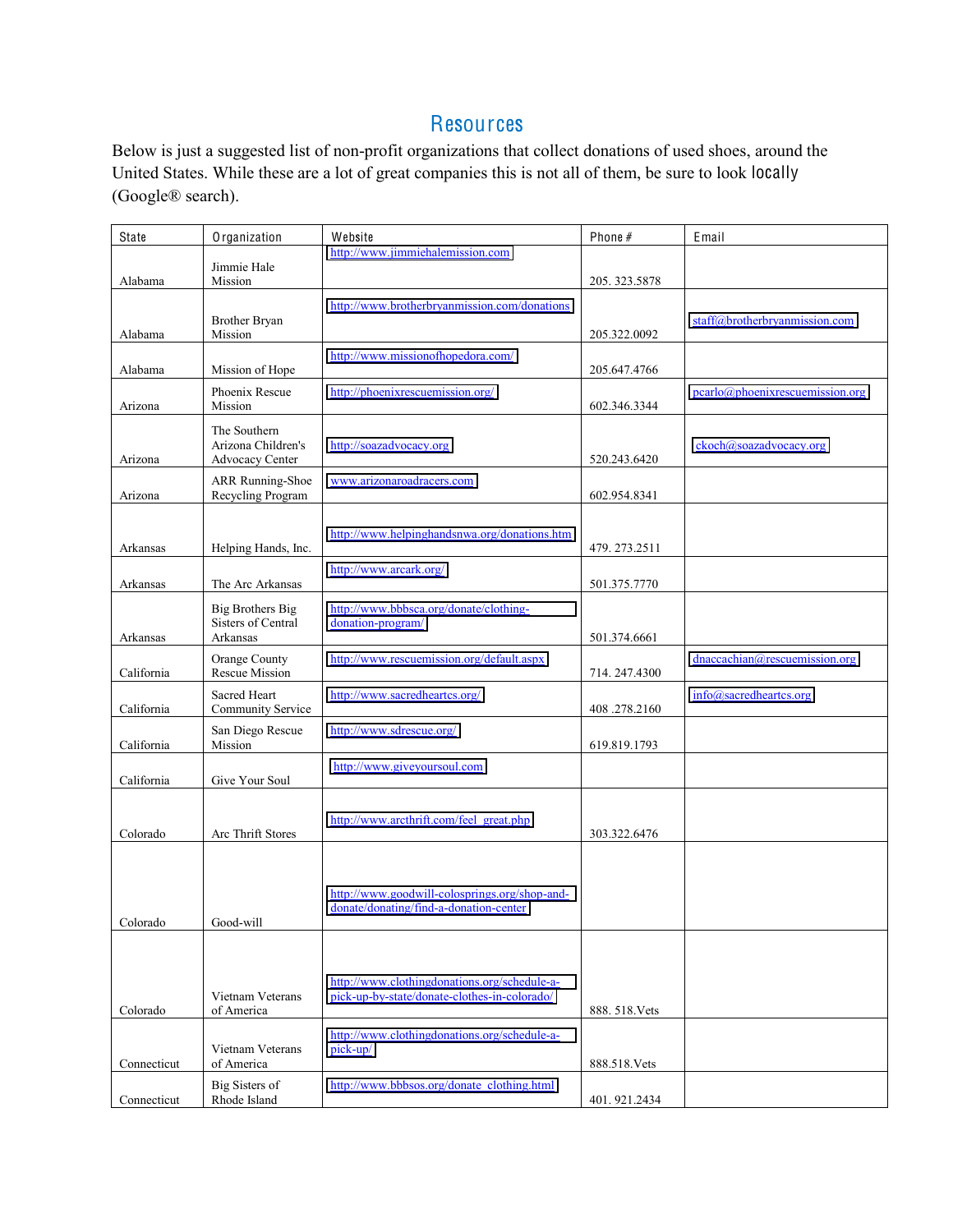| Connecticut | <b>Hartford City</b><br>Mission                | http://www.hartfordcitymission.org/donate.html           | 860.246.6655             |                                    |
|-------------|------------------------------------------------|----------------------------------------------------------|--------------------------|------------------------------------|
|             | Concord                                        | http://www.concordpc.org/mission.html                    |                          |                                    |
| Delaware    | Presbyterian Church                            |                                                          | 302.654.9652             | PA-NJ-                             |
|             |                                                |                                                          |                          | donorservices@purpleheartpickup.or |
| Delaware    | Purple Heart's<br>Pickup Service               | http://zc.purpleheartpickup.org/                         | 800.338.1448             | $\mathbf{g}$                       |
|             |                                                | http://www.friendship-                                   |                          |                                    |
| Delaware    |                                                | house.org/Ministry/c10th.asp                             |                          |                                    |
|             | Friendship House<br>The Spring of              | http://www.thespring.org                                 | 302.652.8278             |                                    |
| Florida     | Tampa Bay                                      |                                                          | 813.247.5433             |                                    |
|             | Shoes for the                                  | http://www.nbbd.com/npr/shoes/                           |                          |                                    |
| Florida     | Needy, Inc.                                    |                                                          | 321.269.7243             |                                    |
|             |                                                |                                                          |                          |                                    |
|             |                                                | http://www.clothingdonations.org/schedule-a-             |                          |                                    |
|             | Vietnam Veterans                               | pick-up-by-state/donate-clothes-in-florida/              |                          |                                    |
| Florida     | of America                                     | http://www.mustministries.org/                           | 888.518.Vets             |                                    |
| Georgia     | <b>Must Ministries</b>                         |                                                          | 678.218.4481             |                                    |
|             | Habitat for                                    | http://www.athenshabitat.com/                            |                          |                                    |
| Georgia     | Humanity                                       |                                                          | 706.208.1001             |                                    |
|             | Vietnam Veterans                               | http://www.clothingdonations.org/schedule-a-<br>pick-up/ |                          |                                    |
| Georgia     | of America                                     |                                                          | 888.518.Vets             |                                    |
|             |                                                | http://www.donatebigshawaii.com/gd.donations             |                          |                                    |
| Hawaii      | <b>Big Brothers Big</b><br>Sisters of Honolulu | /default.aspx                                            |                          |                                    |
|             |                                                | http://youthranch.org/Index.aspx                         |                          | $info@$ youthranch.org             |
| Idaho       | Idaho Youth Ranch                              |                                                          | 208.377.2613             |                                    |
|             |                                                | http://www.thearcinc.org                                 |                          |                                    |
| Idaho       | The ARC                                        | http://aidforfriendspocatello.org/                       | 208.343.5583             |                                    |
| Idaho       | Aid for Friends                                |                                                          | 208.232.5669             |                                    |
|             |                                                | http://www.clothingdonations.org/schedule-a-             |                          |                                    |
| Illinois    | Vietnam Veterans<br>of America                 | pick-up/                                                 | 888.518. Vets            |                                    |
|             |                                                | www.shareyoursoles.org                                   |                          |                                    |
| Illinois    | Share Your Soles                               |                                                          | 708.448.4469             | mona@shareyoursoles.org            |
|             | Breakthrough                                   | http://breakthrough.org/                                 |                          | $info(a)$ breakthrough.org         |
| Illinois    | <b>Urban Ministries</b>                        |                                                          | 773.722.1144             |                                    |
|             | MorningStar<br>Mission Ministries,             | http://morningstarmission.com/index.html                 |                          | info@morningstarmission.org        |
| Illinois    | Inc.                                           |                                                          | 815.722.5780             |                                    |
| Illinois    | AmVets                                         | http://www.amvetspickup.com/                             | 708.388.7800             |                                    |
|             |                                                | http://www.clothingdonations.org/schedule-a-             |                          |                                    |
|             | Vietnam Veterans                               | pick-up/                                                 |                          |                                    |
| Indiana     | of America                                     |                                                          | 888.518.Vets             |                                    |
| Indiana     | Muncie Mission<br>Ministries                   | http://www.munciemission.org/                            | 765.288.9122<br>Ext. 442 |                                    |
|             |                                                | http://www.amvetspickup.com/                             |                          |                                    |
| Indiana     | AmVets                                         |                                                          | 708.388.7800             |                                    |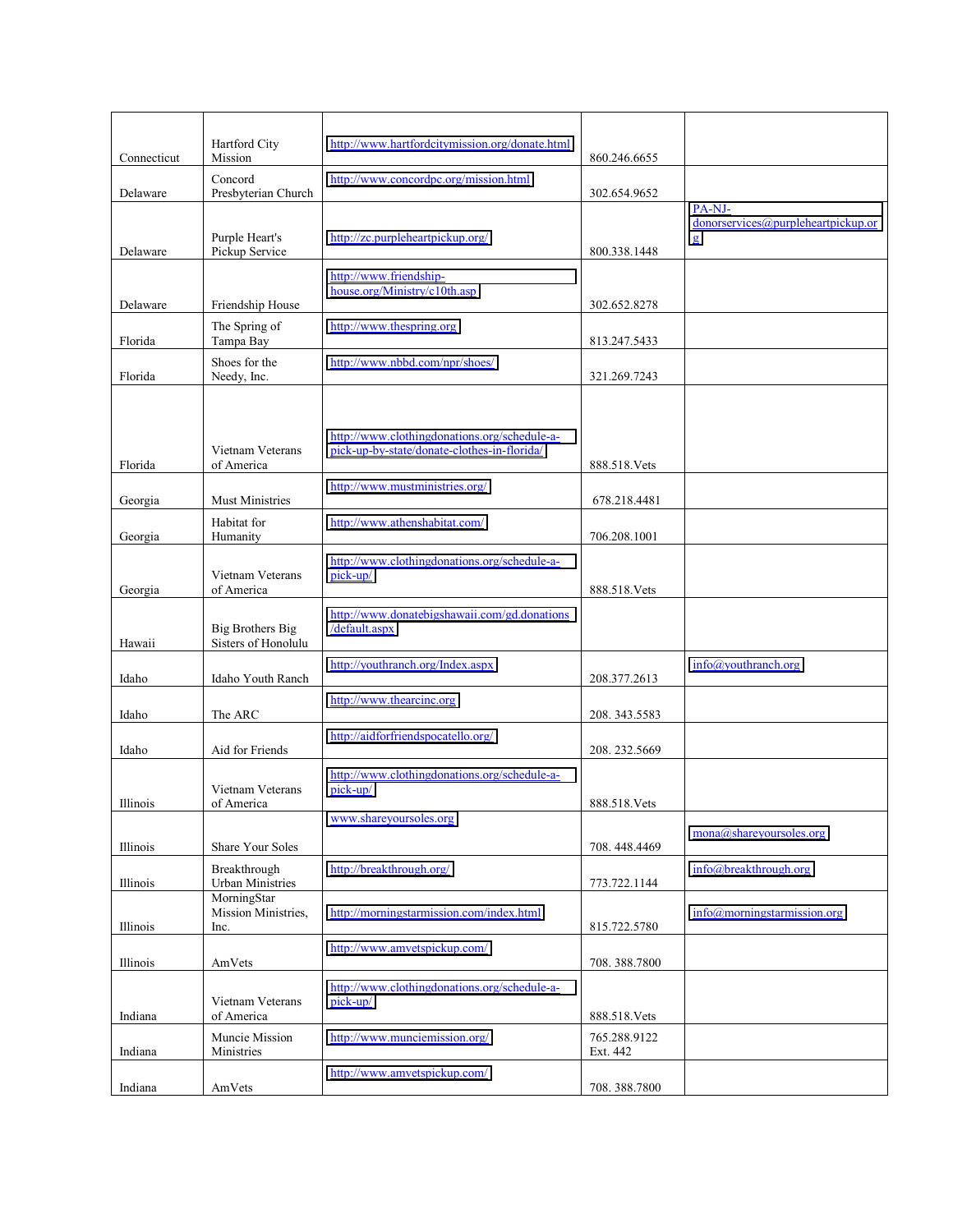| Iowa          | Hope Minitries                                   | http://www.hopeiowa.org/facilities/bargain.php           | 515.262.0876                                   |                                                |
|---------------|--------------------------------------------------|----------------------------------------------------------|------------------------------------------------|------------------------------------------------|
| Iowa          | St. Mary's Family<br>Center                      | http://www.dmdiocese.org/st-mary-family-<br>center.cfm   | 515.237.5019,<br>515.262.7290                  |                                                |
| Kansas        | Vietnam Veterans<br>of America                   | http://www.clothingdonations.org/schedule-a-<br>pick-up/ | 888.518.Vets                                   |                                                |
| Kansas        | Ozanam                                           | http://www.ozanam.org                                    | 816.508.3600                                   |                                                |
| Kansas        | Sherwood Center                                  | http://www.sherwoodcenter.org                            | 816.363.4606                                   |                                                |
| Kentucky      | Vietnam Veterans<br>of America                   | http://www.clothingdonations.org/schedule-a-<br>pick-up/ | 888.518.Vets                                   |                                                |
| Kentucky      | American Council<br>of the Blind                 |                                                          | 502.968.6666                                   |                                                |
| Kentucky      | Cedar Lake Lodge                                 |                                                          | 502.222.7157                                   |                                                |
| Kentucky      | <b>Salvation Army</b>                            |                                                          | 502.935.7474                                   |                                                |
| Kentucky      | Society of St.<br>Vincent DePaul                 |                                                          | 502.584.2480                                   |                                                |
| Louisiana     | Vietnam Veterans<br>of America                   | http://www.clothingdonations.org/schedule-a-<br>pick-up/ |                                                |                                                |
| Louisiana     | <b>Rolling Hills</b><br>Ministries               | http://www.rollinghillsministries.com                    | 318.251.0065,<br>318.251.4640                  | rollinghills33@bellsouth.net                   |
| Louisiana     | Shreveport -<br><b>Bossier Rescue</b><br>Mission | http://www.sbrescuemission.com                           | 318.227.2868<br>Ext. 117                       | drives@sbrescuemission.com                     |
| Maine         | <b>Salvation Army</b>                            |                                                          |                                                |                                                |
| Maine         | <b>Full Circle</b><br>Community Thrift<br>Store  | http://www.fullcirclethriftstore.com/                    | 207.703.0266                                   | fullcirclecommunitythriftstore@yah<br>oo.com   |
| Maryland      | Purple Heart's<br>Pickup Service                 | http://zc.purpleheartpickup.org/                         | 877.851.8111,<br>410.789.7692,<br>301.277.0063 | MD-<br>Donorservices@purpleheartpickup.o<br>rg |
| Maryland      | Vietnam Veterans<br>of America                   | http://www.clothingdonations.org/schedule-a-<br>pick-up/ | 888.518.Vets                                   |                                                |
| Massachusetts | Big Sisters of<br>Rhode Island                   | http://www.bbbsos.org/donate_clothing.html               | 401.921.2434,<br>877.725.6843                  |                                                |
| Massachusetts | Vietnam Veterans<br>of America                   | http://www.clothingdonations.org/schedule-a-<br>pick-up/ | 888.518.Vets                                   |                                                |
| Michigan      | Vietnam Veterans<br>of America                   | http://www.clothingdonations.org/schedule-a-<br>pick-up/ | 888.518.Vets                                   |                                                |
| Michigan      | Volunteers of<br>America of<br>Michigan          | http://www.voami.org                                     | 866.333.8281                                   |                                                |
|               | Vietnam Veterans                                 | http://www.clothingdonations.org/schedule-a-<br>pick-up/ |                                                |                                                |
| Minnesota     | of America                                       |                                                          | 888.518.Vets                                   |                                                |
| Minnesota     | <b>Bridging</b>                                  | www.Bridging.org                                         | 952.888.1105,<br>651.631.3255                  |                                                |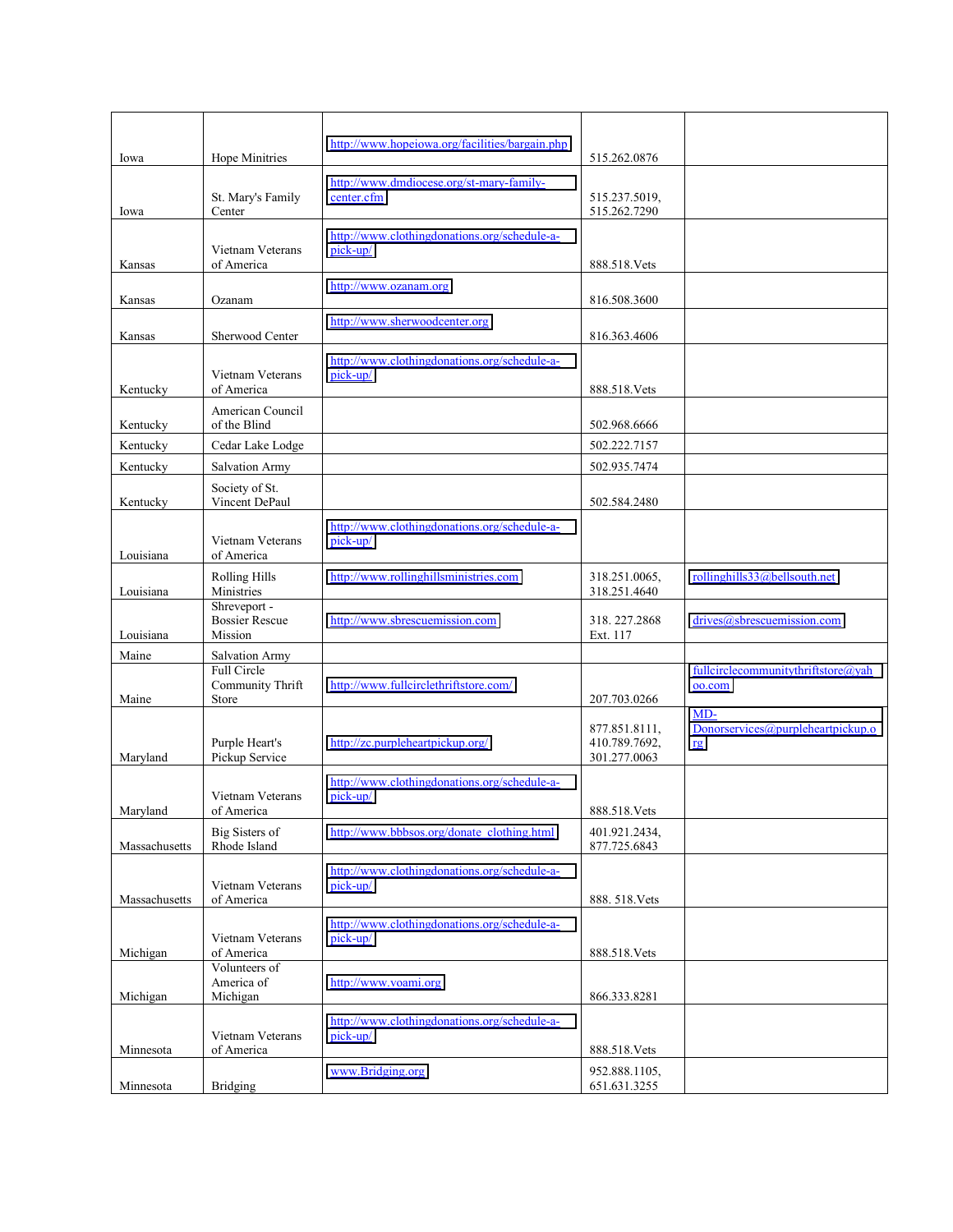|                  | Vietnam Veterans                                       | http://www.clothingdonations.org/schedule-a-<br>pick-up/ |                               |                                                   |
|------------------|--------------------------------------------------------|----------------------------------------------------------|-------------------------------|---------------------------------------------------|
| Mississippi      | of America                                             |                                                          | 888.518.Vets                  |                                                   |
| Mississippi      | Hope Village                                           | http://www.hopevillagems.org                             | 601.553.8660                  |                                                   |
| Mississippi      | Gateway Rescue<br>Mission                              | http://www.gatewaymission.org                            | 601.932.1668                  |                                                   |
| Missouri         | Vietnam Veterans                                       | http://www.clothingdonations.org/schedule-a-<br>pick-up/ |                               |                                                   |
|                  | of America                                             |                                                          | 888.518.Vets                  |                                                   |
| Missouri         | Ozanam                                                 | http://www.ozanam.org                                    | 816.508.3600                  |                                                   |
| Missouri         | Sherwood Center                                        | http://www.sherwoodcenter.org                            | 816.363.4606                  |                                                   |
| Montana          | Good Samaritan<br>Ministries                           | http://www.goodsamministries.com                         | 616.392.7159                  | goodsam2@goodsamministries.com                    |
|                  | Montana Rescue<br>Mission                              | www.MontanaRescueMission.org                             |                               | mtmission@180com.net                              |
| Nebraska         | Vietnam Veterans<br>of America                         | http://www.clothingdonations.org/schedule-a-<br>pick-up/ | 888.518.Vets                  |                                                   |
| Nevada           | Las Vegas Rescue<br>Mission                            | http://www.vegasrescue.org/                              | 702.932.8170                  | $donations@veg$ gasrescue.org                     |
| Nevada           | Vietnam Veterans<br>of America                         | http://www.clothingdonations.org/schedule-a-<br>pick-up/ | 888.518.Vets                  |                                                   |
| New<br>Hampshire | Family Outfitters of<br>Families in<br>Transition      | http://www.outfittersnh.org/                             | 603.641.6691                  |                                                   |
| New<br>Hampshire | <b>Salvation Army</b>                                  |                                                          |                               |                                                   |
| New Jersey       | Purple Heart's<br>Pickup Service                       | http://zc.purpleheartpickup.org/                         | 215.638.1020,<br>800.338.1448 | PA-NJ-<br>donorservices@purpleheartpickup.or<br>g |
| New Jersey       | Vietnam Veterans<br>of America                         | http://www.clothingdonations.org/schedule-a-<br>pick-up/ | 888.518.Vets                  |                                                   |
| New Mexico       | Vietnam Veterans<br>of America                         | http://www.clothingdonations.org/schedule-a-<br>pick-up/ | 888 518 Vets                  |                                                   |
| New Mexico       | <b>Salvation Army</b>                                  |                                                          |                               |                                                   |
| New Mexico       | <b>Big Brother</b> , Big<br>Sister                     |                                                          |                               |                                                   |
| New York         | The Bowery<br>Mission                                  | http://www.bowery.org/                                   | 212.674.3456                  |                                                   |
| New York         | Finger Lakes<br>Runners Club Shoe<br>Recycling Program | www.fingerlakesrunners.org                               |                               |                                                   |
| New York         | Vietnam Veterans<br>of America                         | http://www.clothingdonations.org/schedule-a-<br>pick-up/ | 888.518.Vets                  |                                                   |
| North Carolina   | Vietnam Veterans<br>of America                         | http://www.clothingdonations.org/schedule-a-<br>pick-up/ | 888.518.Vets                  |                                                   |
| North Carolina   | Durham Rescue<br>Mission                               | http://www.durhamrescuemission.org/                      | 919.598.7170                  |                                                   |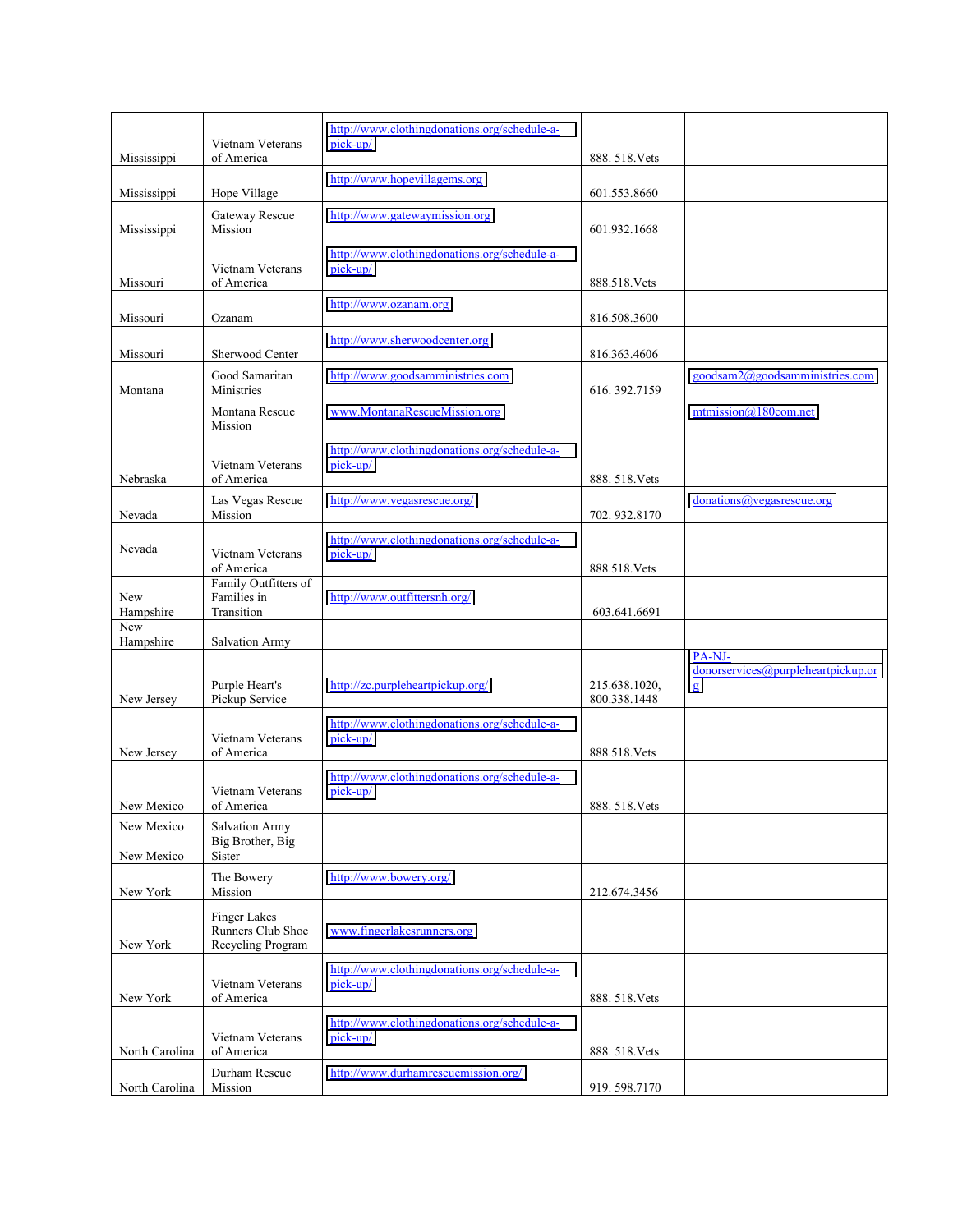| North Carolina | Mainstay                                    | http://www.mainstayhelp.org/                                                               | 828.693.7157                               | store@mainstayhelp.org                  |
|----------------|---------------------------------------------|--------------------------------------------------------------------------------------------|--------------------------------------------|-----------------------------------------|
| North Carolina | North Raleigh<br>Ministries                 | http://www.northraleighministries.com/                                                     | 919.844.6676                               |                                         |
| North Dakota   | New Life Center of<br>Fargo, ND             | http://www.fargonlc.org/                                                                   | 701.235.4453                               |                                         |
| North Dakota   | Prairie Harvest                             | http://www.prairieharvest.net/thrift store.htm                                             | 701.795.9704                               |                                         |
| Ohio           | Vietnam Veterans<br>of America              | http://www.clothingdonations.org/schedule-a-<br>pick-up/                                   | 888.518.Vets                               |                                         |
| Ohio           | AmVets                                      |                                                                                            |                                            |                                         |
|                | Vietnam Veterans                            | http://www.clothingdonations.org/schedule-a-<br>pick-up/                                   |                                            |                                         |
| Oklahoma       | of America<br><b>Prevent Blindness</b>      | http://www.preventblindnessok.org/                                                         | 888.518.Vets                               |                                         |
| Oklahoma       | Oklahoma<br>Oklahoma                        |                                                                                            | 405.848.7123                               |                                         |
| Oklahoma       | Foundation for the<br>Disabled              | http://www.okfd.org/                                                                       | 405.842.6636                               |                                         |
| Oklahoma       | <b>United Cerebral</b><br>Palsy of Oklahoma | http://www.ucpok.org/                                                                      | 405.759.3562                               |                                         |
| Oregon         | Seattle Union<br>Gospel Mission             | http://www.ugm.org/site/PageServer?pagename<br>=default&cvridirect=true                    | 206.723.0767<br>Ext. 405                   | llymch@ugm.org                          |
| Oregon         | Vietnam Veterans<br>of America              | http://www.clothingdonations.org/schedule-a-<br>pick-up-by-state/donate-clothes-in-oregon/ | 888.518.Vets                               | PA-NJ-                                  |
| Pennsylvania   | Purple Heart's<br>Pickup Service            | http://zc.purpleheartpickup.org/                                                           | 215.638.1020,<br>800.338.1448              | donorservices@purpleheartpickup.or<br>g |
| Pennsylvania   | Vietnam Veterans<br>of America              | http://www.clothingdonations.org/schedule-a-<br>pick-up/                                   | 888.518.Vets                               |                                         |
| Rhode Island   | Big Sisters of<br>Rhode Island              | http://www.bbbsos.org/donate_clothing.html                                                 | 401.921.2434,<br>877.725.6843              |                                         |
| Rhode Island   | Family Service of<br>Rhode island           | http://www.familyserviceri.org/donate_inkind.a<br>SD                                       | 401.831.5522<br>Ext. 3141                  | $ron(\vec{\omega})$ aidsprojectri.org   |
| South Carolina | Children's Chance                           | http://www.childrenschance.org/                                                            | 803.254.5996                               |                                         |
| South Carolina | Hospice of the<br>Upstate                   | http://hospicehouse.net/                                                                   | 800.261.8636,<br>864-224-3358<br>Ext. 3102 |                                         |
| South Dakota   | Volunteers of<br>America                    | http://www.voa-dakotas.org/                                                                |                                            |                                         |
| South Dakota   | The Club for Boys<br>in Rapid City          | http://www.theclubforboys.com/                                                             | 605.341.8878                               |                                         |
| Tennessee      | Vietnam Veterans<br>of America              | http://www.clothingdonations.org/schedule-a-<br>pick-up/                                   | 888.518.Vets                               |                                         |
| Tennessee      | Gallatin CARES                              | http://gallatincares.org/                                                                  | 615.452.1601                               |                                         |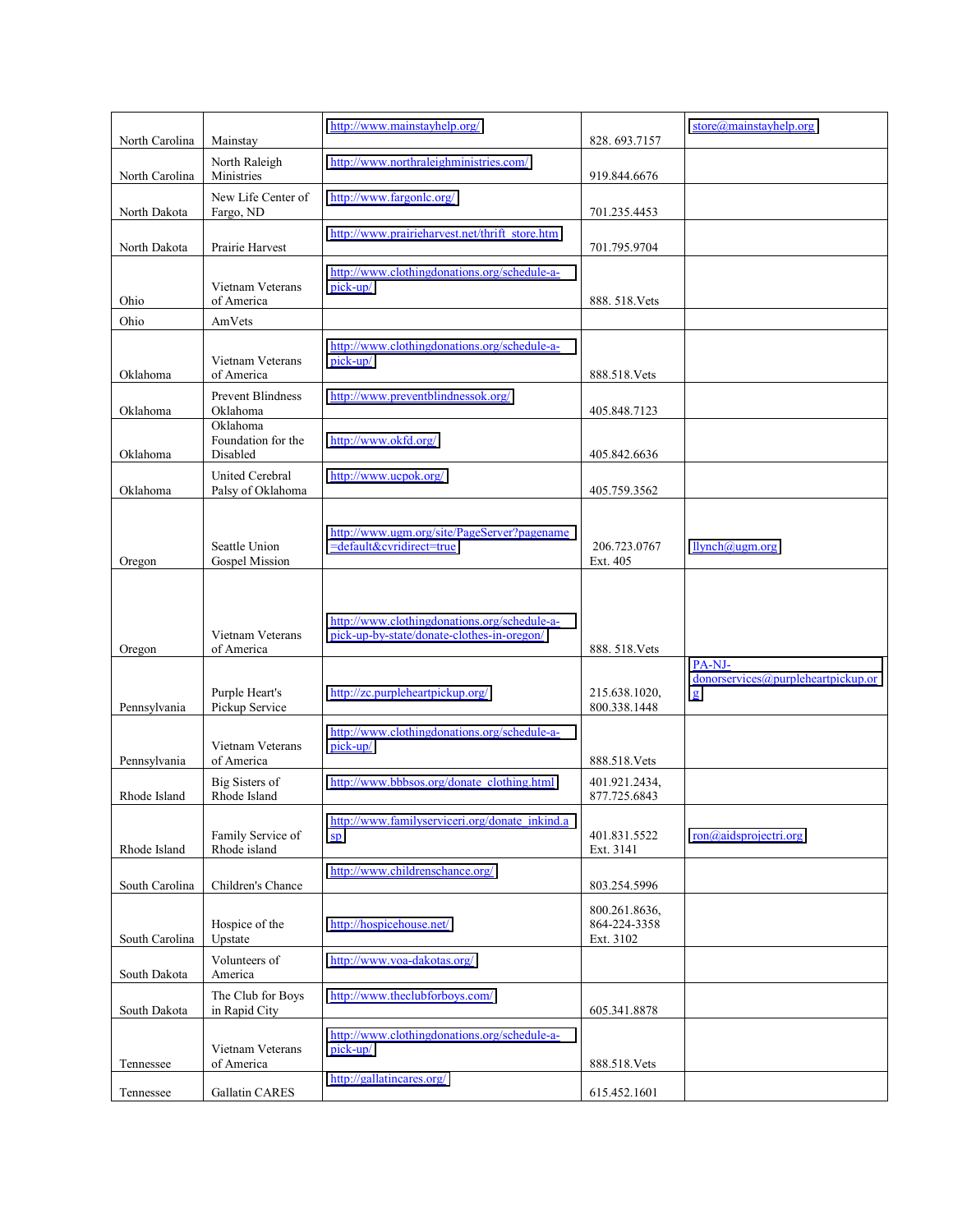| Texas         | AmVets                                                             |                                                          |                                                |                                                  |
|---------------|--------------------------------------------------------------------|----------------------------------------------------------|------------------------------------------------|--------------------------------------------------|
| Utah          | <b>Utah Association</b><br>for Intellectual<br><b>Disabilities</b> | http://www.uaidutah.org/                                 | 801.654.8449                                   |                                                  |
| Vermont       | <b>Listen Community</b><br>Services in White<br>River              |                                                          |                                                |                                                  |
| Virginia      | Purple Heart's<br>Pickup Service                                   | http://zc.purpleheartpickup.org/                         | 877.851.8111,<br>410.789.7692,<br>301.277.0063 | $MD-$<br>Donorservices@purpleheartpickup.o<br>rg |
| Virginia      | Vietnam Veterans<br>of America                                     | http://www.clothingdonations.org/schedule-a-<br>pick-up/ | 888.518.Vets                                   |                                                  |
| Washington    | <b>Salvation Army</b>                                              |                                                          |                                                |                                                  |
| West Virginia | <b>Union Mission</b>                                               | http://wefeedpeople.com/                                 | 304.925.0366                                   |                                                  |
| West Virginia | <b>Mountain Mission</b>                                            |                                                          |                                                |                                                  |
| Wisconsin     | Vietnam Veterans<br>of America                                     | http://www.clothingdonations.org/schedule-a-<br>pick-up/ | 888, 518. Vets                                 |                                                  |
| Wisconsin     | <b>Easter Seals</b>                                                | http://www.eastersealswisconsin.com/                     | 608.257.7780                                   |                                                  |
| Wyoming       | Central Wyoming<br><b>Rescue Mission</b>                           | http://www.cwrm.org/                                     | 307.577.7793                                   |                                                  |

### Shoe Drive for New Shoes

<span id="page-12-0"></span>Below is a suggested guide on how to host a shoe drive, for new shoes, at your center. Many organizations in your local area and abroad are in need of shoes, so find an organization that is close to your association's heart and plan accordingly.

- 1. Develop a goal on to how many new pairs of shoes your association can donate to a nonprofit organization.
- 2. Contact local non-profits and obtain a list of children in need of shoes, with their shoe sizes and gender. At this time, explain the project to them and also give them an estimate on how many shoes your association would be able to contribute.
- 3. Ask members of your association to choose a child, so they can buy him/her a pair of shoes.
	- a. Families and groups can pair up to contribute to donate a pair of shoes.
	- b. Groups can raise money and give funds to a member of your executive board to purchase the shoes, etc.
- 4. After all shoes are collected, have your members write a note to each child.
- 5. Plan a day to visit the local charity and deliver the shoes to the children directly if possible. On that day, if the non-profit allows it, read and volunteer at the center (e.g., guest reader, share your profession with the kids).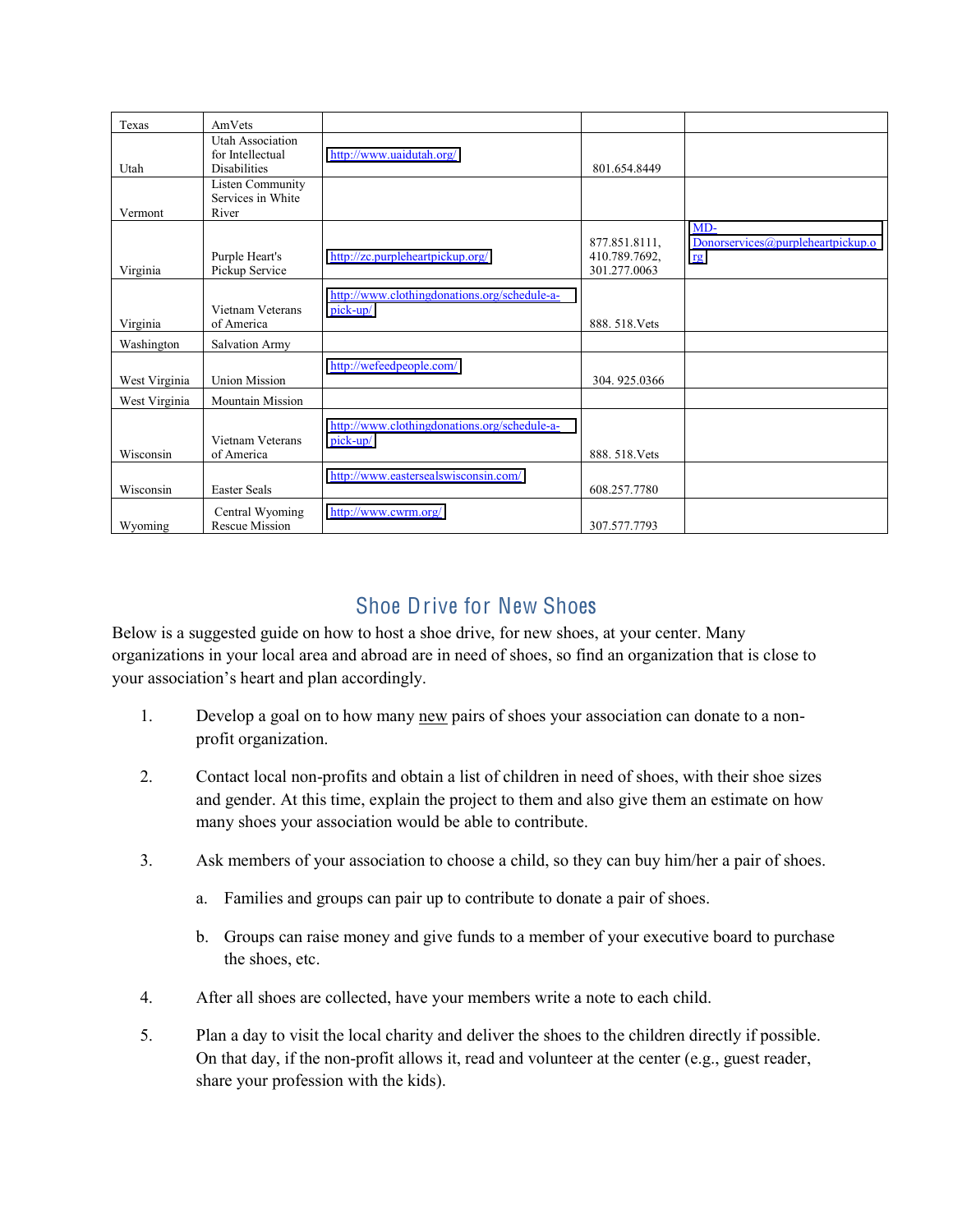#### **Monetary!Donations**

<span id="page-13-0"></span>If your group decides to host a Walk-a-Thon and/or another event that collects money, please use this spreadsheet as a guide. After you collect funds, from this event: purchase shoes for a local non-profit organization's children, or donate it to an organization that gives shoes to the most disadvantaged children in your local area.

| Fitness-for-Life Walk-a-Thon                                                                                                                                                                                                                                                                                                                                                                              |                                                            |  |  |
|-----------------------------------------------------------------------------------------------------------------------------------------------------------------------------------------------------------------------------------------------------------------------------------------------------------------------------------------------------------------------------------------------------------|------------------------------------------------------------|--|--|
| Collection Sheet for Zoroastrians Stepping Forward 1st International Day of Service                                                                                                                                                                                                                                                                                                                       |                                                            |  |  |
| Your Goal $s$ _____________                                                                                                                                                                                                                                                                                                                                                                               | Amount Collected \$                                        |  |  |
| It is time to start raising money for those in need of shoes. The average cost of durable shoes is<br>approximately \$25-30.00. The money you raise will help a child or adult who does not own shoes or is<br>wearing shoes that are too small or big for his/her feet. This is a phenomenal way to give back to your<br>community. We walk on (Date), from (Time(s)). Set a goal, and go do GOOD DEEDS! |                                                            |  |  |
| Sponsor's Name                                                                                                                                                                                                                                                                                                                                                                                            | <b>Amount Collected</b>                                    |  |  |
|                                                                                                                                                                                                                                                                                                                                                                                                           | Make checks payable to (name of person or<br>association). |  |  |
|                                                                                                                                                                                                                                                                                                                                                                                                           |                                                            |  |  |
|                                                                                                                                                                                                                                                                                                                                                                                                           |                                                            |  |  |
|                                                                                                                                                                                                                                                                                                                                                                                                           |                                                            |  |  |
|                                                                                                                                                                                                                                                                                                                                                                                                           |                                                            |  |  |
|                                                                                                                                                                                                                                                                                                                                                                                                           |                                                            |  |  |
|                                                                                                                                                                                                                                                                                                                                                                                                           |                                                            |  |  |
|                                                                                                                                                                                                                                                                                                                                                                                                           |                                                            |  |  |
|                                                                                                                                                                                                                                                                                                                                                                                                           |                                                            |  |  |
|                                                                                                                                                                                                                                                                                                                                                                                                           |                                                            |  |  |
|                                                                                                                                                                                                                                                                                                                                                                                                           |                                                            |  |  |